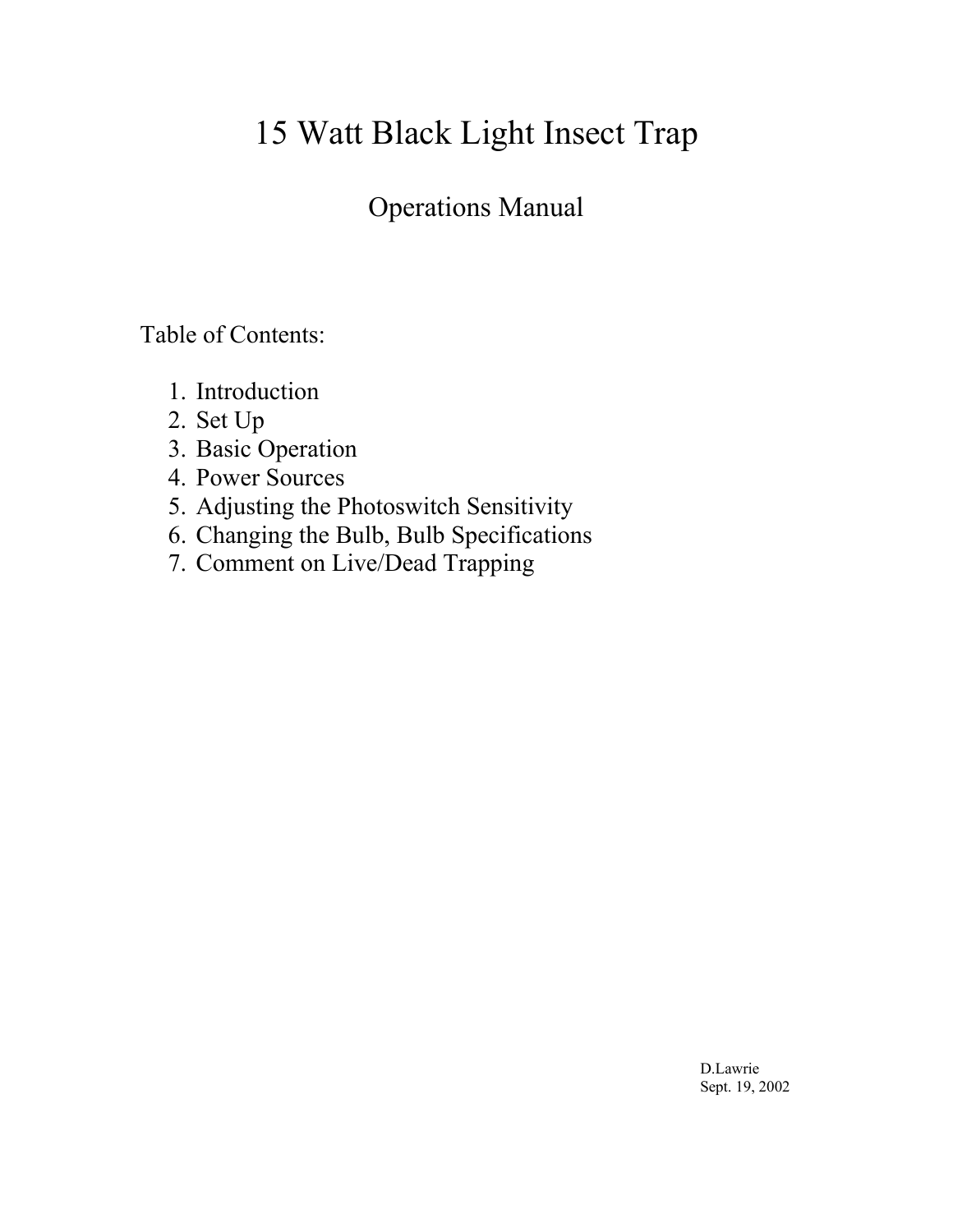#### 1. Introduction:

The trap considered in this manual was designed by David Lawrie, Gary Anweiler, Chris Schmidt and other members of the Alberta Lepidopterist's Guild, particularly Jim Troubridge. It is intended to be a simpler, more efficient and cost effective trap than those available commercially.

The trap operates on the principle that nocturnal insects are attracted to light, particularly light in the UV portion of the spectrum. The set up trap is shown at right. A 15 W UV fluorescent light bulb is located at the center of 3 plastic vanes. These vanes fit into a funnel that fits into a 20 liter plastic pail that serves as the collecting chamber. Flying insects are attracted to the light, collide with the vanes and fall through the funnel into the pail for subsequent collection.

A smaller screen covered funnel located below the main funnel allows rain to drain through the trap.

The fluorescent bulb operates on approximately 150 VAC. An electronics package converts 12 VDC from a battery or other power source to the voltages required to operate the bulb.



There is also a photoswitch incorporated into the electronics package. This switch automatically turns the bulb on when the ambient light level falls below a certain value (i.e. sunset) and off when the level rises (dawn). This feature allows the trap to be setup during the day and collected at a later time with minimal battery drain. The sensitivity can be adjusted.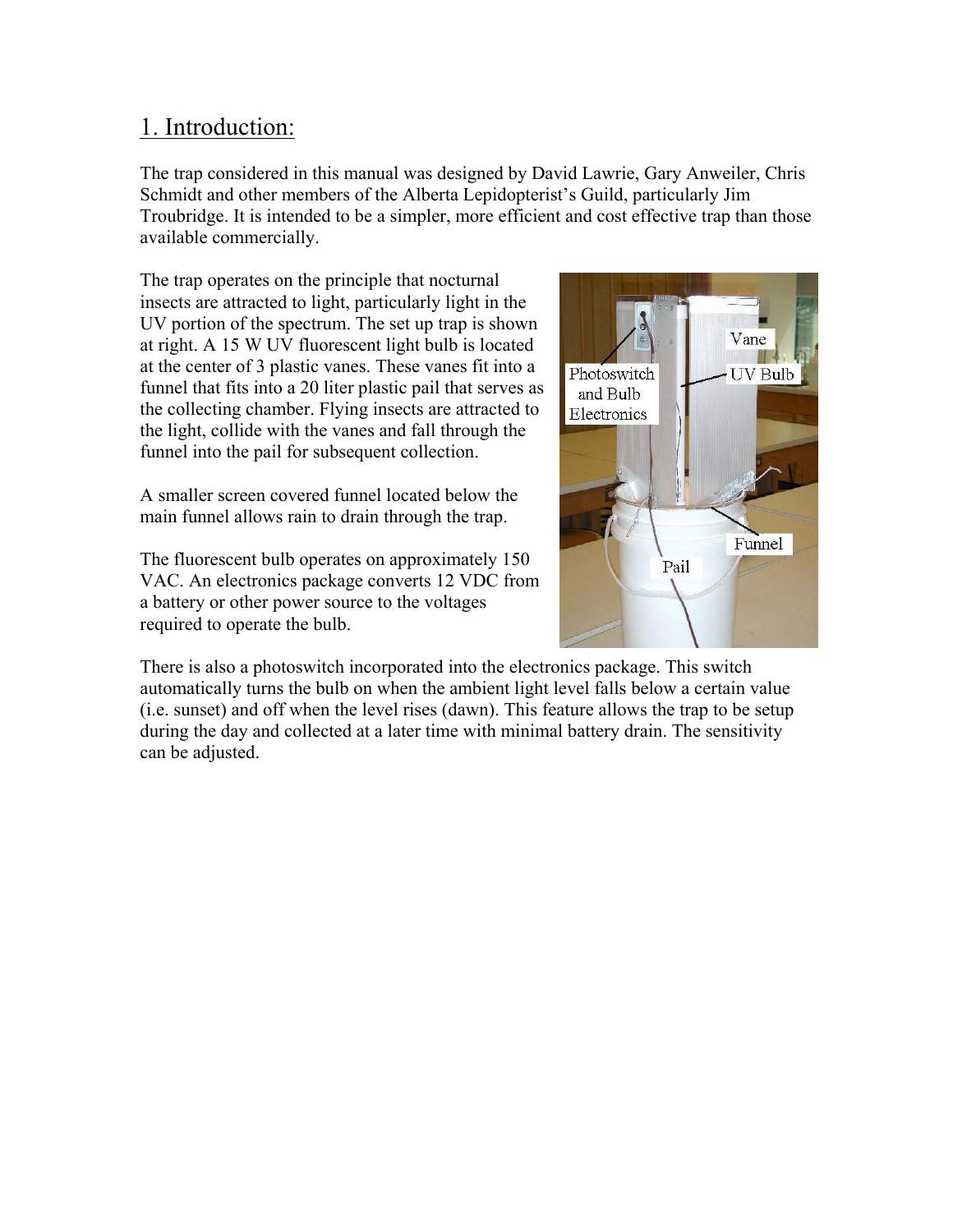## 2. Set Up:

There are five main parts to the trap, shown in the figure below. All parts can be stored in the pail when the trap is not in use.



The rain drain fits into the plastic fitting located in the center of the pail as shown below:



Note that is a very good idea to put some sheets of paper towel, or even better, a circular sheet of newspaper cut to fit into the bottom of the pail, in the bottom of the trap at this point. This absorbs excess moisture and also gives specimens places to rest. This is particularly important on nights with light rain.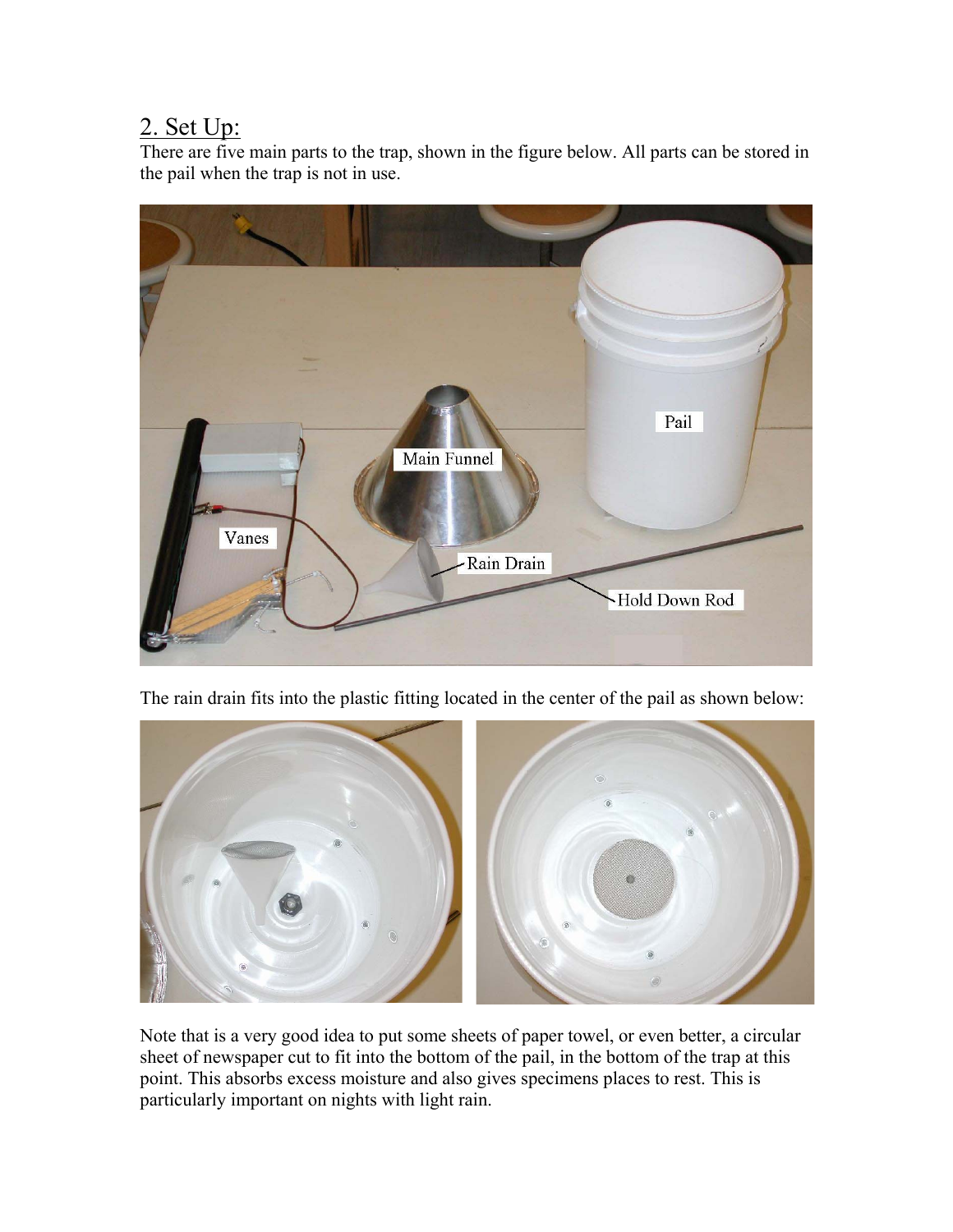The hold down bar is used to provide extra stability in windy conditions if the trap is placed on the ground. It fits through the aluminum brackets on the bottom of the pail as shown:



Rocks or the battery used to run the trap can be placed on the parts of the bar extending from the sides of the pail. The hold down bar is not always needed and in some cases it may be more effective to hang the trap from a tree branch (See section  $# 7$ ).

The main funnel is placed into the bucket as shown:



The vane assembly is set on top of the funnel and holds the trap together.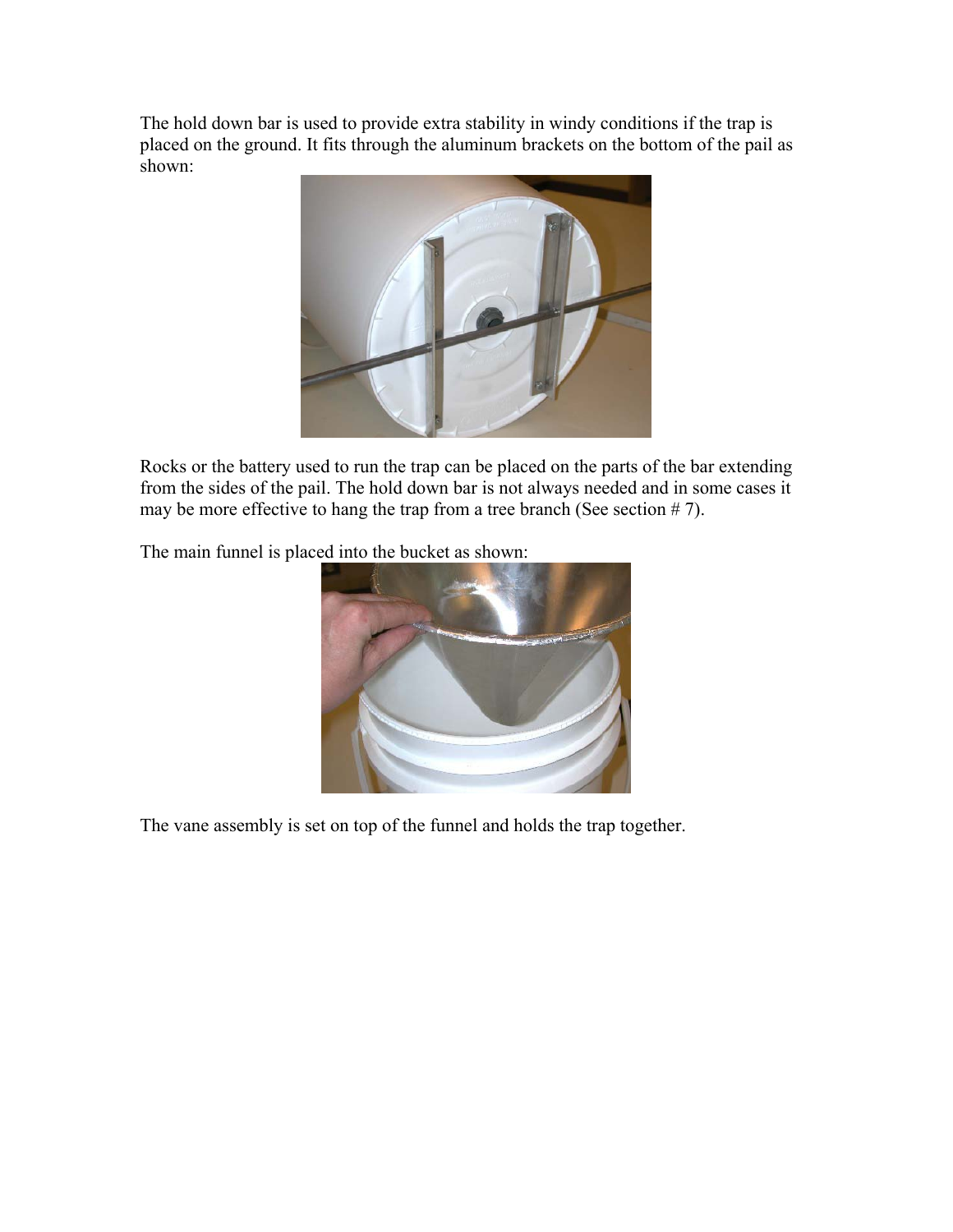The vanes are the most complicated part of the trap. There are three vanes hinged about the bulb supports. The vane cords are used to attach the vanes to the pail. A section of PVC pipe protects the bulb during transport of the trap. It slides off as shown below:



Once the bulb protector is removed, the vanes are opened so that they are approximately 120° apart. The vanes are then set into the funnel as shown at right. There are slots cut into the lower rim of the pail and the vanes should be aligned with them. See below.

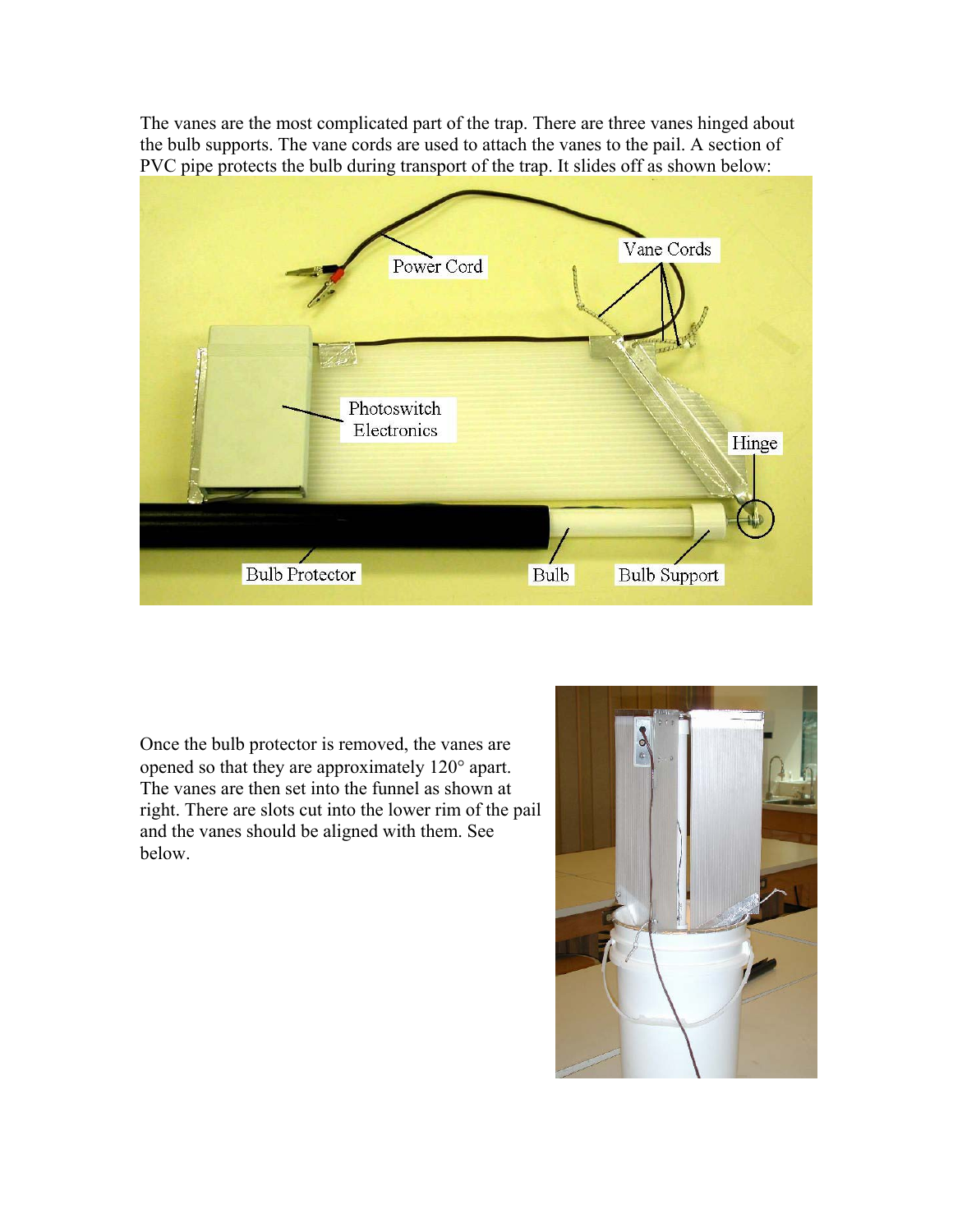The vane cords have a knot and a small plastic bead on them. The vanes are attached to the pail by pulling on the vane cord, from below the knot, and fitting the cord into the slot cut into the pail. The bead should be above the knot, but below the slot in the pail. The bead is used to prevent abrasion of the vane cords.

This is a bit tricky of an operation, and a little practice is needed. The vanes should first be aligned with the pail



slots, then with one hand on the top of the vanes to provide support, the other hand pulls on the vane cord and maneuvers the bead and knot into place. The process is reversed to remove the vanes. Note that the vanes tend to "tip-over" with only one or two vane cords in place.

The trap is now assembled. All that remains is to connect the power cords to a suitable power supply. The power cord alligator clips are colour coded:

#### $Red = Positive$  Black = Negative

The wire itself is also coded, the ribbed wire is positive and the smooth wire is negative. A typical set up is shown below:

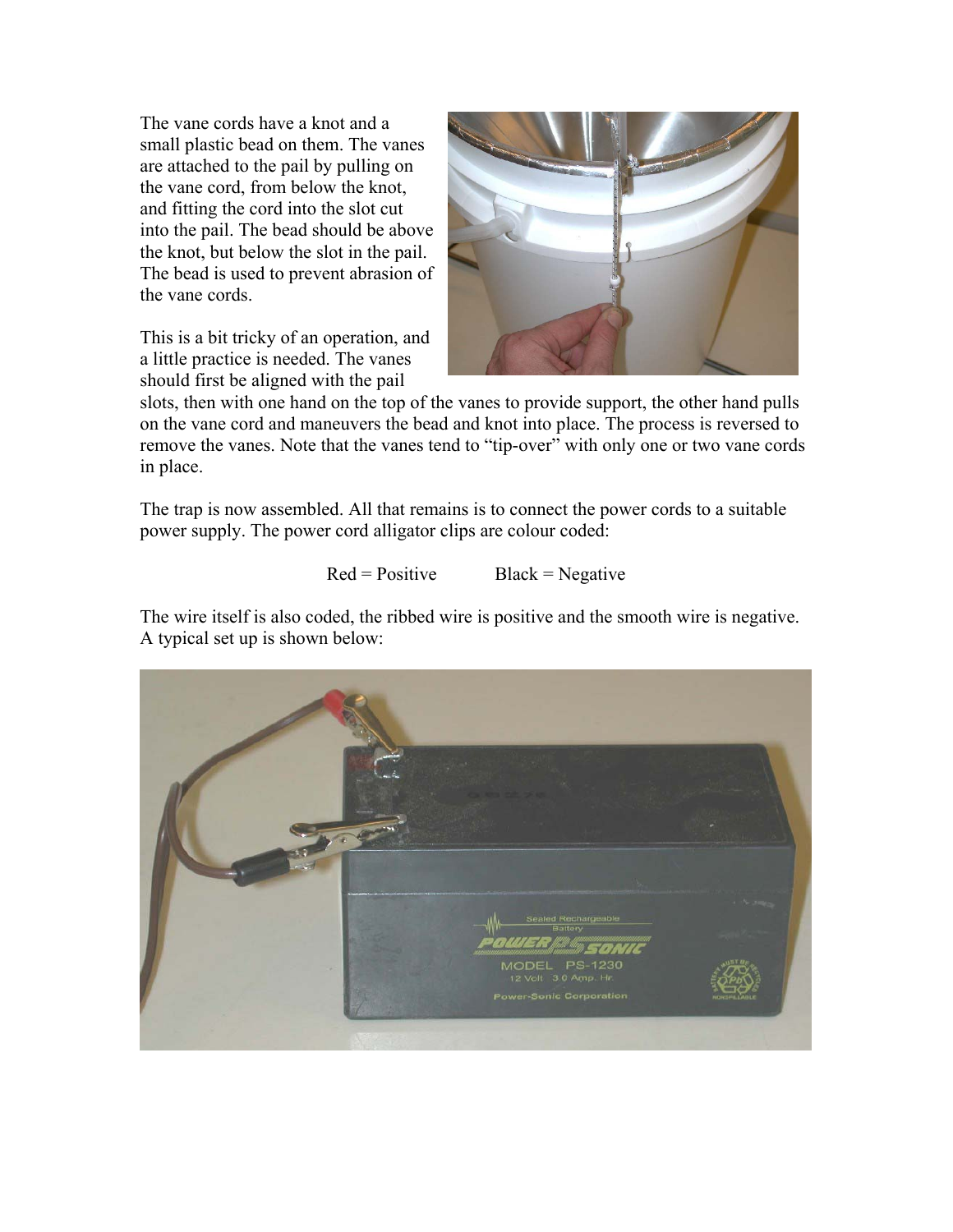#### 3. Basic Operation

The trap may be run anywhere (Permits are required for various parks and natural areas – Check first) and anytime. Best results are usually from dusk until a bit after midnight in Alberta. Warm, humid, cloudy nights with a slight breeze usually give best results. Generally the largest catches are found in June, July and August, but sampling at other times is of interest since not all species are flying at the same times.

The basic operation is simple. The trap is assembled as described above connected to a suitable power source and left to run for a certain period of time. It may be checked at intervals over the course of a night, particularly if live trapping is used (See final section).

Specimens of interest are selected for further study and the remainder should be released.

If this is done before the end of a night, it is sufficient to "dump out" the pail at the site of the trap (taking care not to step on released insects…). They should then have adequate time to continue with their business or find suitable refuges for the day.

If daylight, the pail should be emptied in areas of long grass or dense forest to allow trapped insects a chance to escape predation. Various predators (birds, toads, etc.) quickly learn the locations of regularly dumped traps. Often a trap catch will include a large number of aquatic insects (i.e. water-boatmen, family Corixidae, etc.), and these should ideally be dumped into or very near a local water source.

So, that's about it. The trap is used to catch insects when and where the operator wants. Placement (and timing) will determine what is actually caught. The trap is a tool, and like any tool, it will take time, experimentation and practice to develop proficiency in it's use.

The light can be tested for operation by covering the photocell with a finger. If the sensitivity setting is reasonable, the lamp should light up. If it doesn't, check the power supply to make sure all is in order.

If the power supply is in order but the lamp still fails to light up, the sensitivity of the photocell may need adjustment, see section 5.

If adjusting the photocell fails to cause the light to operate, the bulb may need replacement (VERY unlikely if the bulb isn't broken). See section 6.



The electronics for a trap should last more ore less indefinitely (there are no moving parts to wear out) and a bulb should last approximately 4 years in continuous use. This translates to somewhere around 20 years of typical trap use.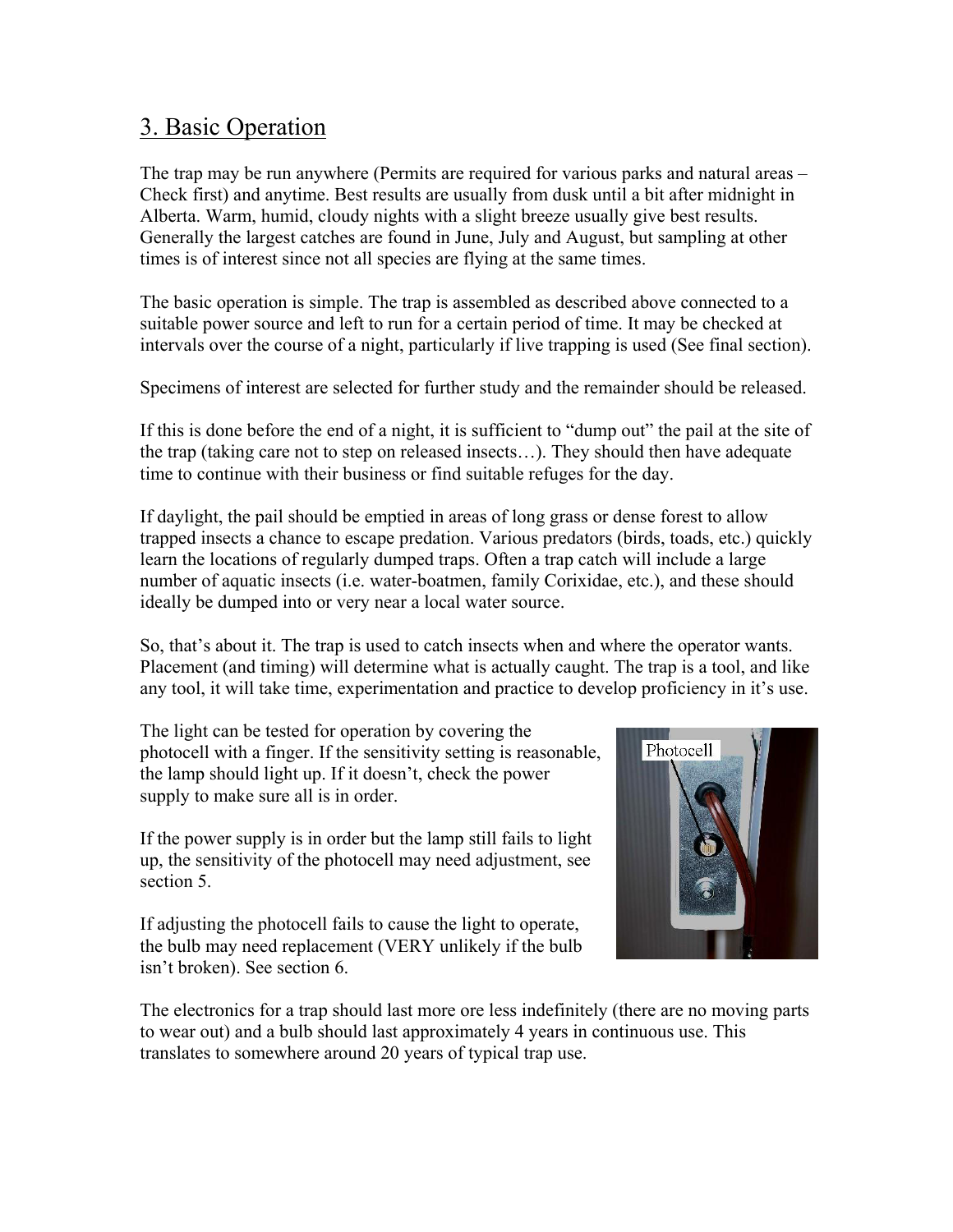#### 4. Power Sources

The trap will operate off of any power source capable of supplying 12 VDC at a current of slightly over 1 amp. The trap uses a 15-watt bulb. This implies a required input current of 1.25 Amps at 100 % efficiency. Unfortunately, nothing in this world is ideal… The strange bit is, in this particular case physics works in our favour.

*The following comment is probably irrelevant to most users. It is included simply because the author is a physicist… Note that the 15 Watt rating does NOT mean the bulb produces 15 Watts of light… The 15 watt rating is for the power input to the bulb is based on a standard AC (60 Hz) ballast. This means the power supplied to the actual bulb given a standard test set-up. It turns out that the actual electronics are somewhat more efficient than this standard design (the conversion from 12 VDC runs at much higher frequencies), as a result the same (or a slightly greater) amount of light is produced for the same or slightly lower input power levels. A typical trap light operates at about 1.15 Amps at 12 VDC but provides the same amount, or more, of light as a standard 60 Hz 15 W AC unit. Finally, most"12 VDC" batteries provide a wee bit more (typically 12.35 to 12.85 volts) than their usual rating. As a result the trap consumes roughly 15 watts of power, and produces at least that amount of light output, as compared to a standard 60Hz test set arrangement.* 

The power requirements for the trap are a power source that will supply a nominal 12 VDC at least 1 Amp DC.

This means fairly large batteries must be used, at least for extended operation. Batteries are usually rated in terms of voltage and Amp-hours. This means a given battery will supply x amps for y hours at the rated voltage. For example a 12 volt 6 amp hour battery could supply 6 amps for one hour or 1 amp for 6 hours, or whatever combination thereof all at 12 volts.

As a rough guide consider the trap to require 1 amp hour per hour of operation, for nominal 12 volt batteries. Amphour ratings are usually supplied with a battery. Given the battery in the above example, the trap could reliably be run for 5 hours, and possibly 6.

The best choice, for repeated trap use is a rechargeable sealed "gel-cell" battery usually of the 7 amphour rating. (Available from Active/Future Electronics in Edmonton, cost roughly \$40.00 each). A suitable recharging mechanism would be required. Such a battery (with appropriate care in recharging) should last for at least 70 nights (6 hours each) of trapping…

Smaller voltage batteries may be used (in series) to reach the required voltage. An alternative to the (initially) relatively expensive gel cells is a pair of 6 volt lantern batteries connected in series. Connect the positive of one to the negative of the other, then connect the trap positive and negative to the remaining terminals. This is cheap initially (somewhere between \$10 and \$20 depending on where you buy your batteries), but will probably only run the trap for a maximum of 5 nights….

Further details on power sources are available from the Alberta Lepidopterists' Guild… Car/Truck/Motorcycle 12 volt vehicle batteries will work…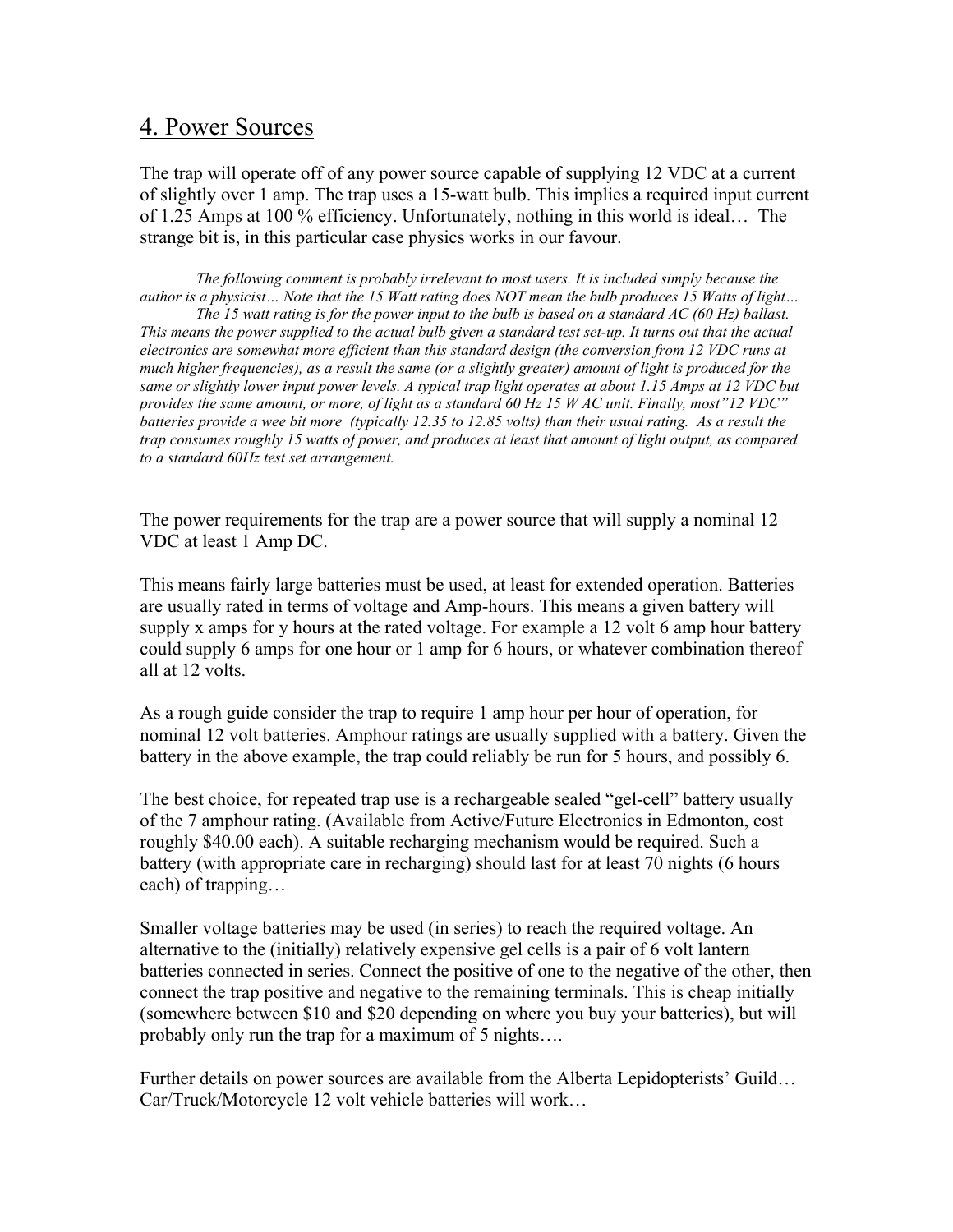### 5. Adjusting the Photoswitch Sensitivity

The photoswitch determines if the UV bulb is on or off based on the ambient light level. It becomes more sensitive (and "finicky") as the temperature decreases. As such, it may be necessary to adjust the sensitivity for various climatic conditions. Note that the photoswitch is most useful in places/times where traps are left unattended for long periods (close to one day) of time. For many cases it is probably most useful to reduce the sensitivity to minimum (meaning the light is "on", regardless of ambient light conditions). This is particularly true where the trap is used only for a few hours in close proximity to the operator(s). Turning on or off the light in this case simply means connecting/disconnecting it from the power supply.

Adjustment is straightforward. On the back side of the vane that carries the photoswitch and electronics, there are two screw holes for the removal of the cover of the electronics box, as shown at right.

A Phillips # 2 ("star"-small/medium) screwdriver is required to undo the

screws to release the cover. The screwdriver fits through the holes, and the holes are sized to make it virtually impossible to loose the screws….

Any suitable type of screw diver may be used, including those found on jackknives.

Carefully loosen the screws until the cover is free. Remove the cover.



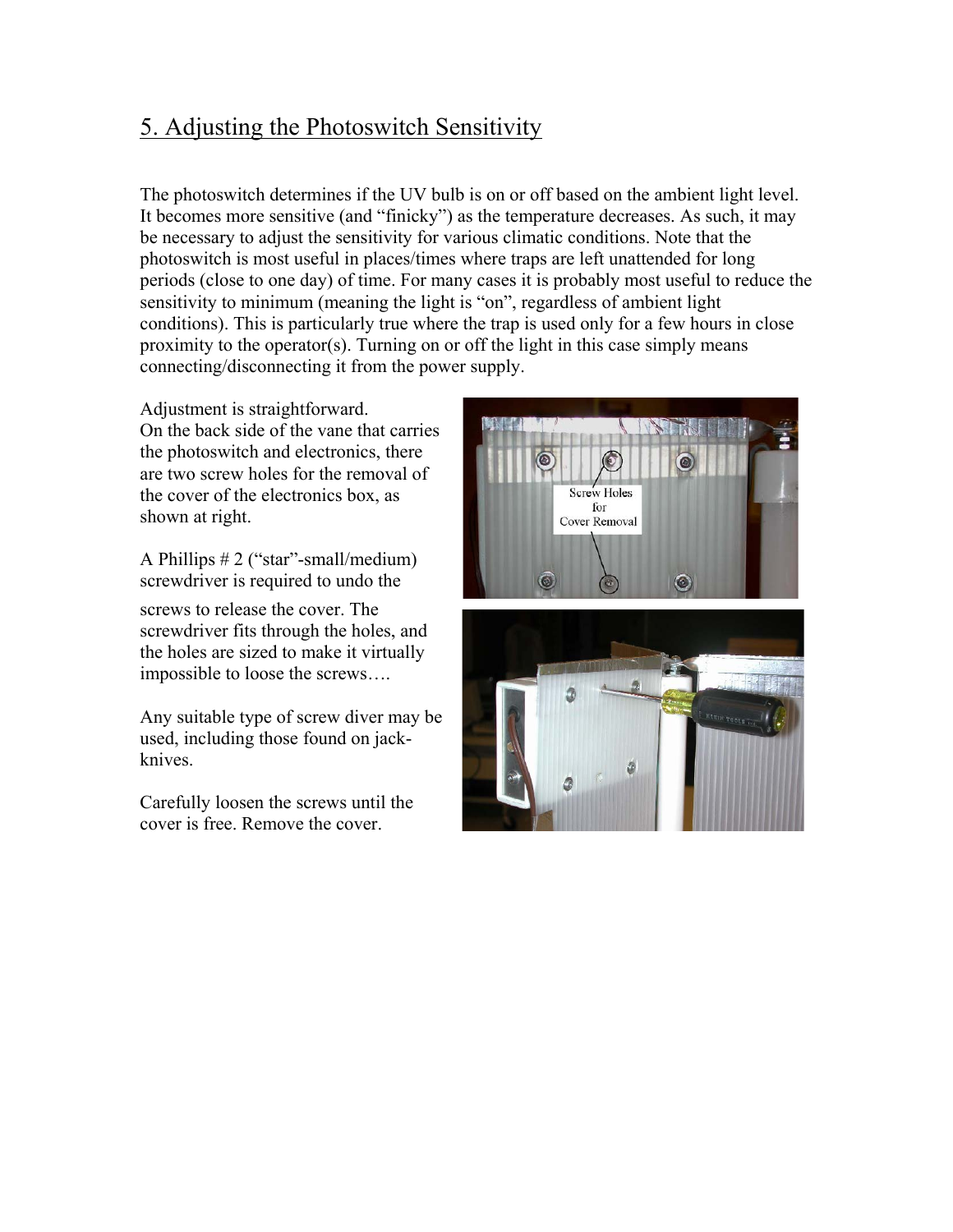The interior of the electronics box will look like the following figure. The Photoswitch sensitivity is adjusted by changing the setting of the potentiometer shown. The potentiometer is a small gray box on the smaller circuit board.



The switch becomes more sensitive (Turns on/off) at lower light levels by turning the potentiometer counter clockwise. Clockwise is less sensitive. If the potentiometer is turned fully clockwise, the photoswitch stops working (trap is on at all ambient light levels). Any setting is possible and no damage will result form setting it to minimum (always on) or maximum (always off) sensitivity. It is possible (and acceptable) to adjust the potentiometer with power applied. This makes adjustments much easier.

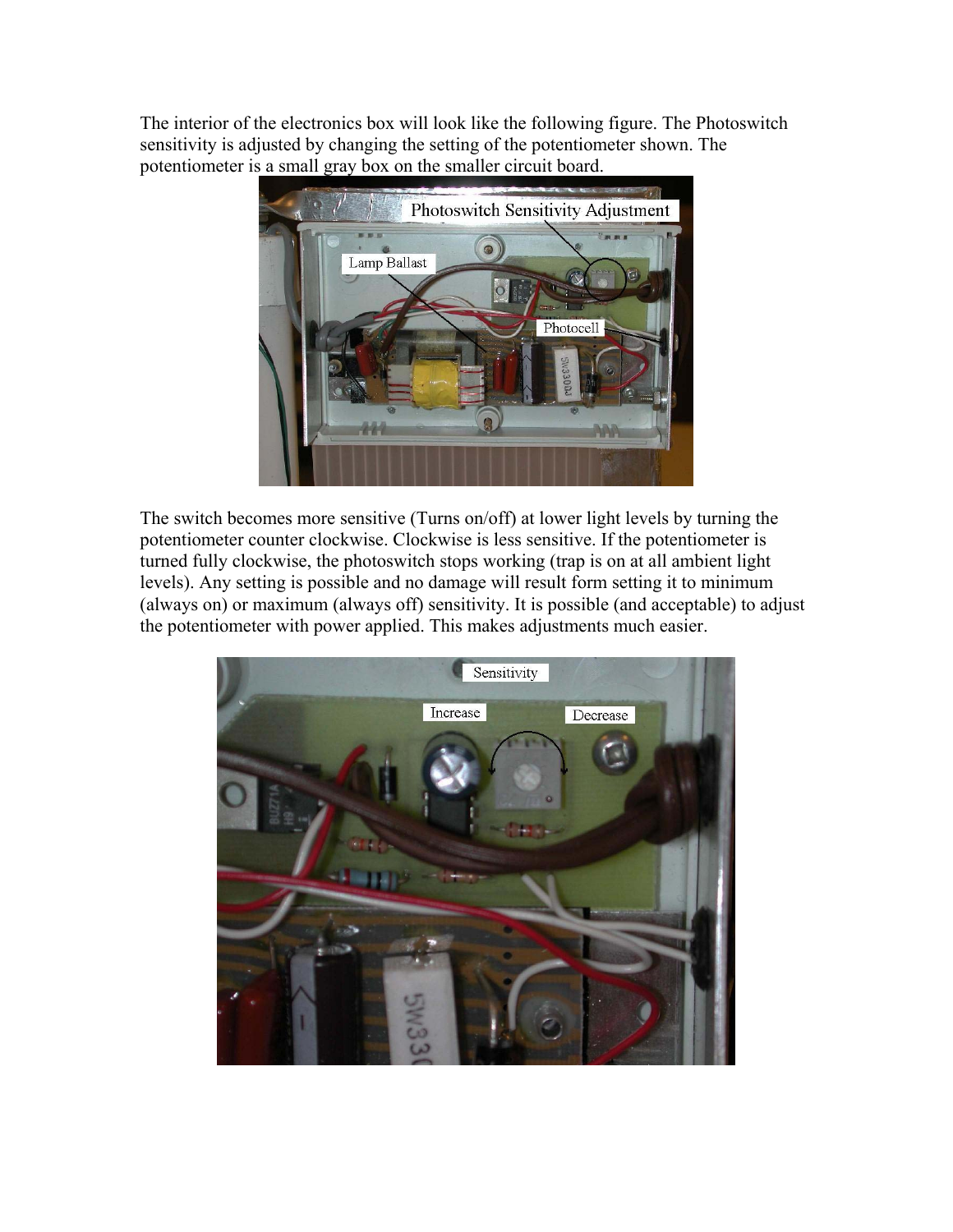#### 6. Changing the Bulb

It is unlikely that a bulb will need to be changed for any reason other than breakage. The procedure is straightforward, but can be complicated in the field due to a number of small parts. If you choose to change the bulb in the field, make sure you have a clear area to work and a place for setting small parts.

First, unscrew the locking nut on the lower bulb support as shown below:





Next, unscrew the bulb support:



This will mostly free the bulb. Tolerances are tight and it is necessary to flex the bulb support in order to free the bulb. The pins on the lamp will just clear the support if manipulated carefully.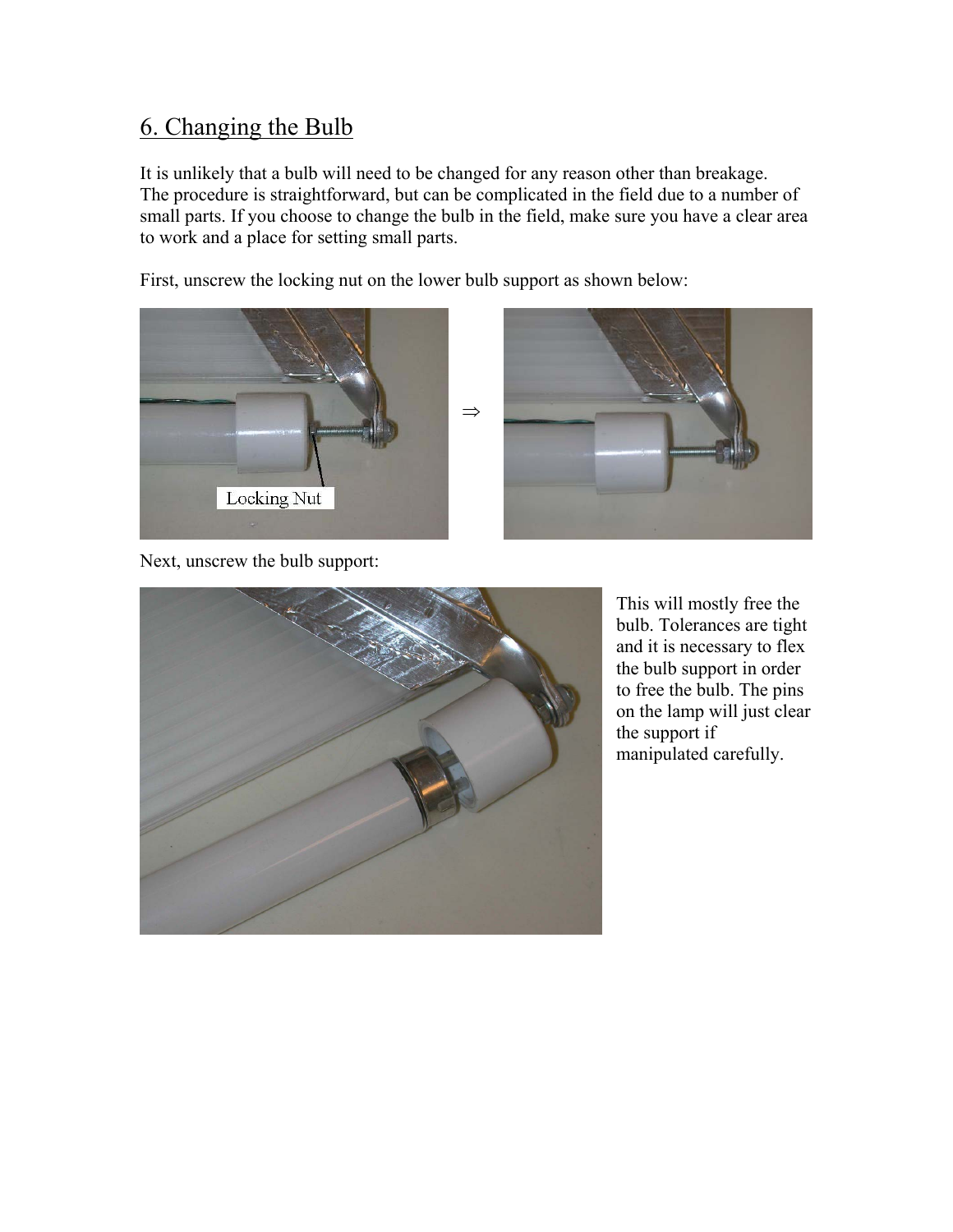

The bulb should now be free from the supports, but still connected to the electronics:

There are 4 wires connected to the bulb. The wires are inserted into plastic genitalia vials and slipped over the pins on the end of the bulb, as shown:



Carefully remove the plastic vials (these are notoriously easy to loose in the field). The old bulb should now be free from the vanes. Connect the new bulb to the wires using the vials. There is no particular order to the wires so long as the black and green are on one end and the red and white on the other. All 4 wires are required for proper operation.

Reverse the above process to install the bulb in the vanes. Note that due to the electrical connections, the top bulb support cannot be rotated by more than about ½ turn.